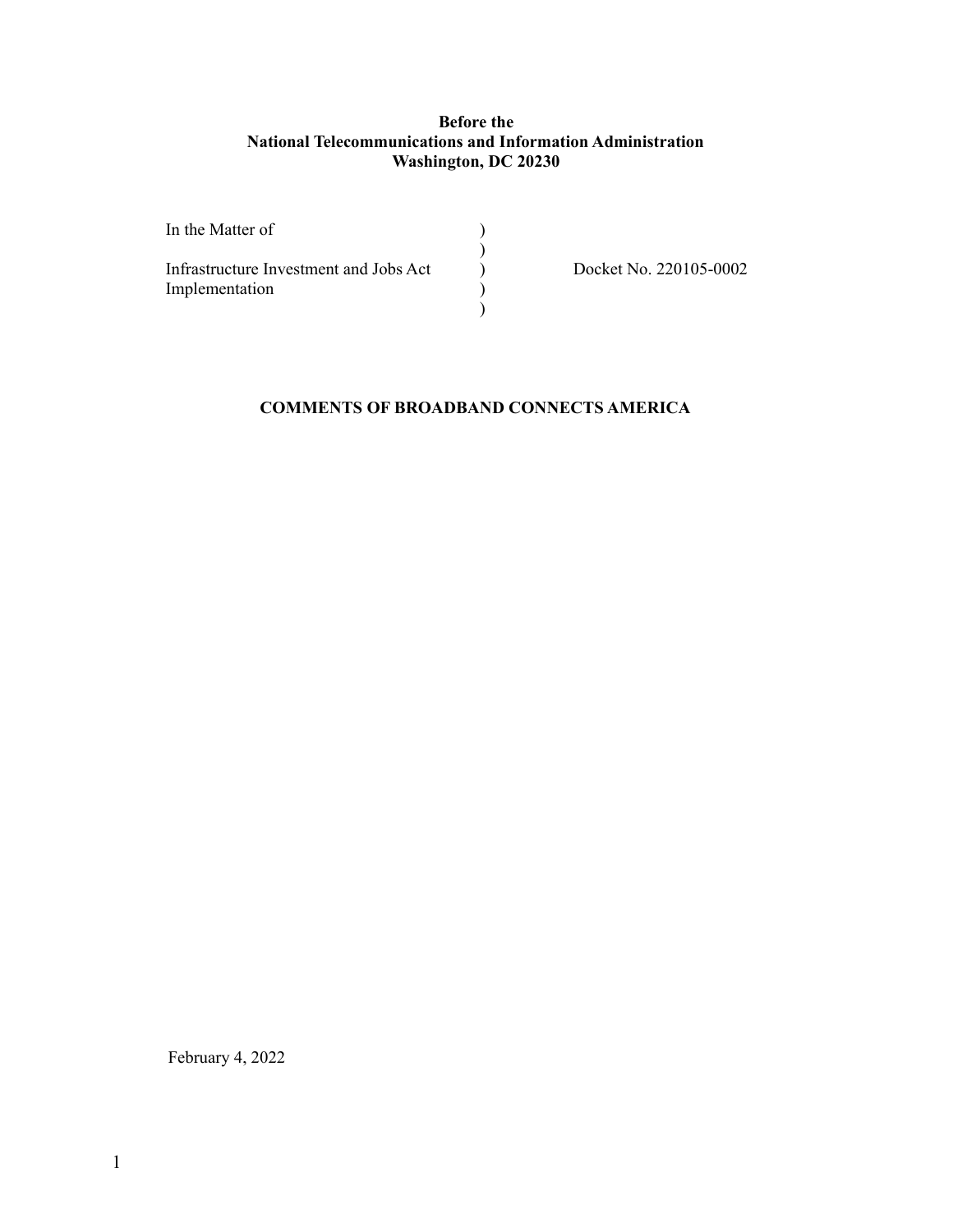# **TABLE OF CONTENTS**

| I.  | <b>INTRODUCTION</b>                                                               | $\mathbf{1}$            |
|-----|-----------------------------------------------------------------------------------|-------------------------|
| II. | NTIA SHOULD PRIORITIZE HIGH QUALITY, AFFORDABLE AND OPEN                          |                         |
|     | <b>NETWORKS</b>                                                                   |                         |
|     | A. NTIA Should Prioritize Future Proof Symmetrical Networks                       | $\frac{2}{3}$           |
|     | <b>B. NTIA Should Prioritize Open Access Networks</b>                             | $\overline{\mathbf{4}}$ |
|     | C. NTIA Should Prioritize Municipal Networks                                      | $rac{5}{7}$             |
|     | D. NTIA Should Prioritize Networks Adhering to Net Neutrality Principles          |                         |
|     | III. NTIA SHOULD REQUIRE STATES TO COORDINATE WITH LOCALITIES,                    |                         |
|     | TRIBES, AND OTHER STAKEHOLDERS AT THE EARLIEST STAGES OF                          |                         |
|     | <b>PLANNING</b>                                                                   | $\overline{7}$          |
|     | A. NTIA Should Insist Upon Tribal Coordination at the Earliest Stages of Planning | 8                       |
|     | B. NTIA Should Encourage Coordination Between BEAD and Digital Equity Planning    |                         |
|     | and Implementation                                                                | $\boldsymbol{9}$        |
|     | C. NTIA Should Encourage Coordination with Individuals Impacted by the Digital    |                         |
|     | <b>Divide and Community Based Organizations</b>                                   | 10                      |
|     | IV. NTIA MUST NOT PROHIBIT FUNDING DEPLOYMENT IN AREAS WITH INCOMPLETE            |                         |
|     | <b>BUILDOUT REQUIREMENTS</b>                                                      | 10                      |
|     | V. NTIA SHOULD ALIGN THE LOW-COST OPTION WITH THE AFFORDABLE                      |                         |
|     | <b>CONNECTIVITY PROGRAM</b>                                                       | 12                      |
|     | VI. NTIA MUST PROMOTE DIGITAL EQUITY INITIATIVES TO CLOSE THE                     |                         |
|     | <b>DIGITAL DIVIDE</b>                                                             | 13                      |
|     | A. NTIA Must Encourage The Use of BEAD Funding for A Connected Device Voucher     |                         |
|     | Program                                                                           | 14                      |
|     | B. NTIA Must Encourage the Use of BEAD Funds for Digital Literacy                 | 14                      |
|     | C. NTIA Should Authorize the Use of Administrative Funds to Support State Digital |                         |
|     | <b>Equity Offices</b>                                                             | 15                      |
|     | <b>VII. CONCLUSION</b>                                                            | 16                      |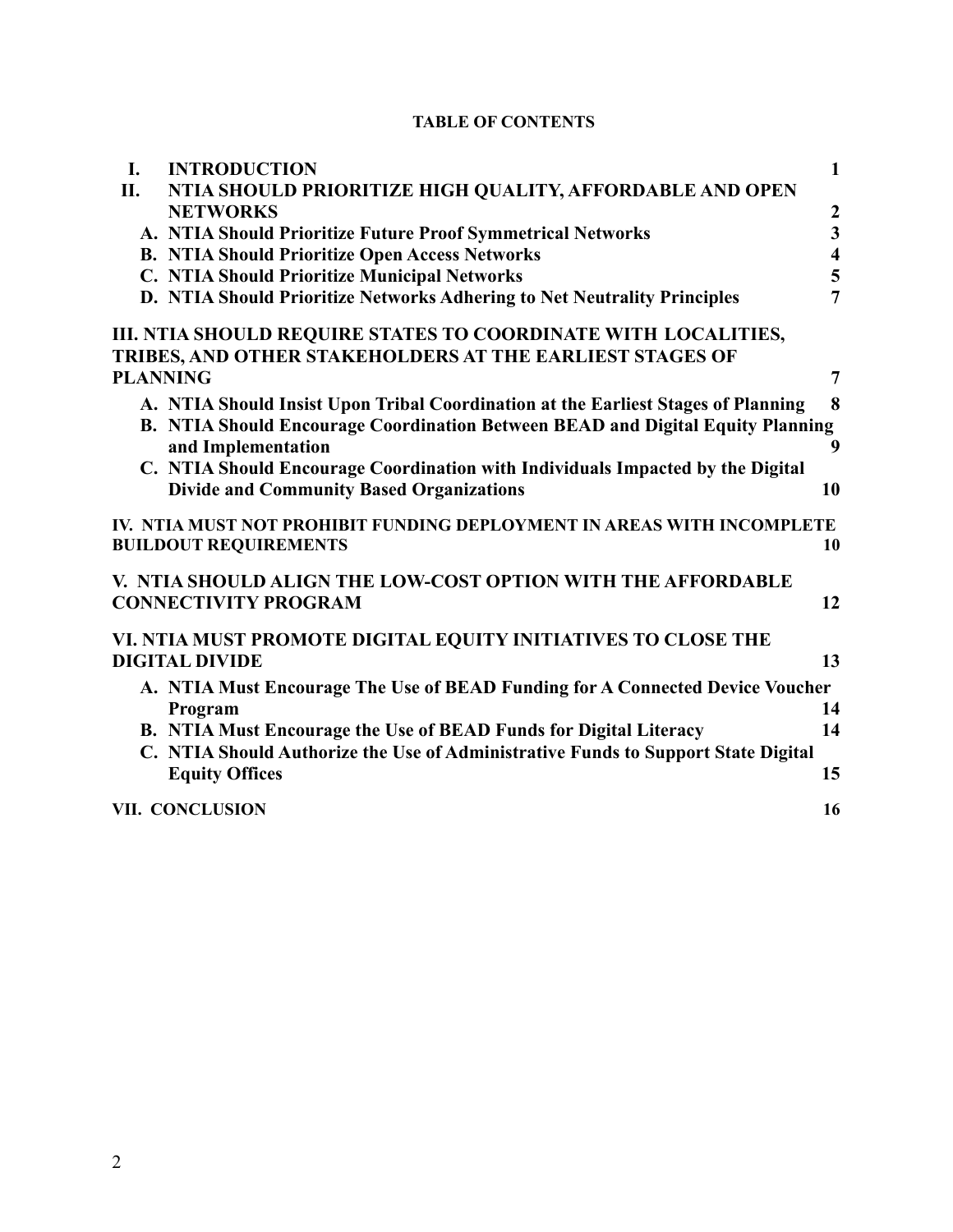#### **Before the National Telecommunications and Information Administration Washington, DC 20230**

| In the Matter of                       |                        |
|----------------------------------------|------------------------|
| Infrastructure Investment and Jobs Act | Docket No. 220105-0002 |
| Implementation                         |                        |
|                                        |                        |

#### **COMMENTS OF BROADBAND CONNECTS AMERICA**

#### <span id="page-2-0"></span>**I. INTRODUCTION**

Broadband Connects America is a coalition of diverse national, state-based, and local nonprofit organizations, as well as state agencies, that advocate for policies to promote broadband access and adoption in underserved rural areas. We believe that if implemented with a mind towards protecting consumers and encouraging localities, states, and tribes to build upon National Telecommunications and Information Administration's ("NTIA" or "the Agency") work, we can make a significant leap towards closing the digital divide.

The success of the Infrastructure, Investment and Jobs Act ("IIJA") programs hinge on the NTIA's ability to forge new partnerships and collect feedback from communities and Tribal partners nationwide. Engaging in these types of partnerships will give the NTIA the best view of the broadband landscape. Using this information, the agency can better prioritize the construction of high quality, affordable and open broadband networks to meet consumer needs. NTIA must ensure that any new networks are built so they can easily scale to meet the broadband speed needs of tomorrow. Only building for what is essential in the present guarantees that new network deployments will be obsolete as soon as they are switched on. Additionally, NTIA must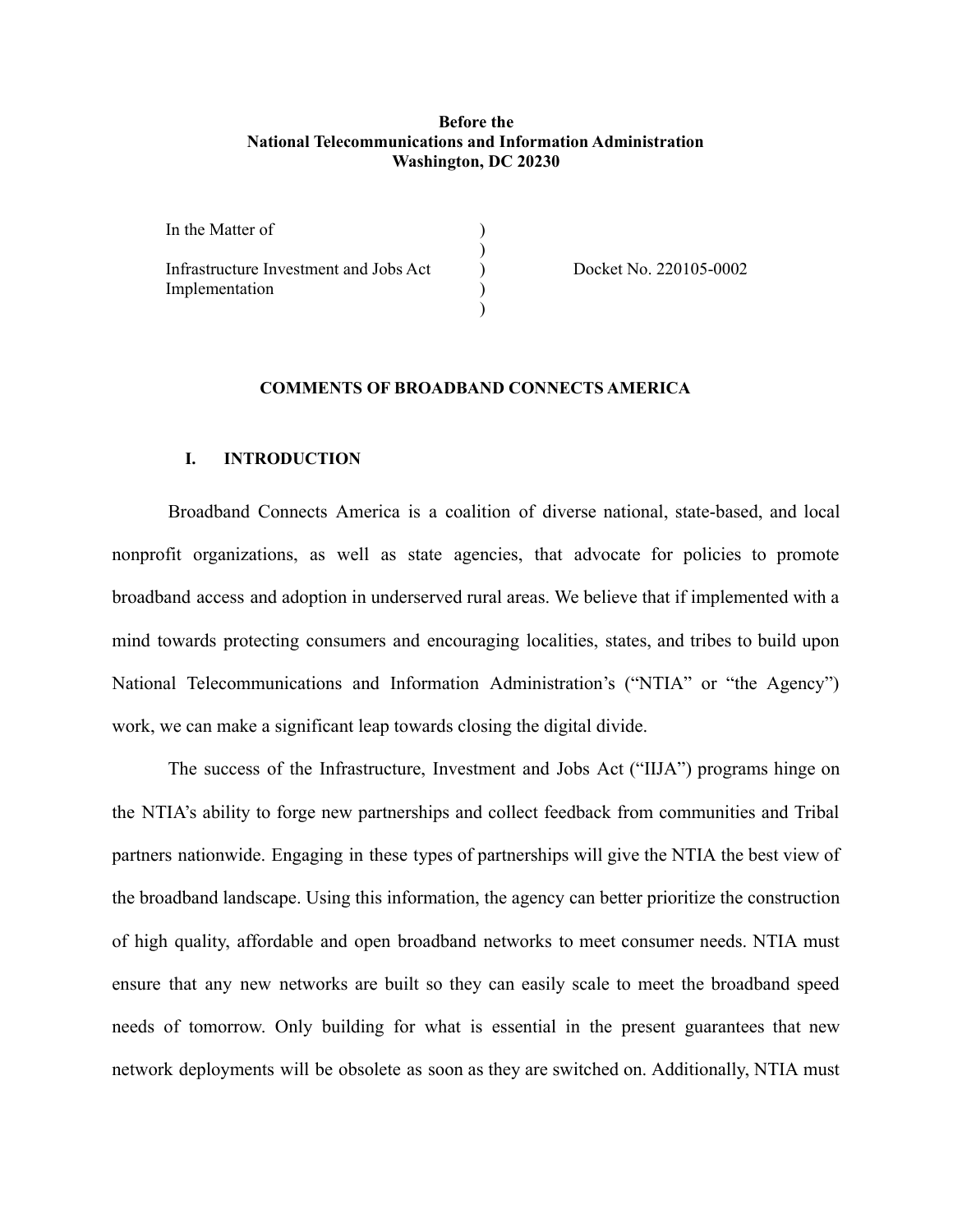ensure that it does not fail to connect those areas which already have prior build-out commitments. Given the widespread acceptance of the inaccuracy of federal broadband mapping data, utilizing this tool to determine where service is and is not is unreliable at best. The NTIA should give communities that have prior build-out commitments the opportunity to show that work isn't complete and is not actually serving their community. This allows areas that won't be served the ability to remain eligible for BEAD funding to connect their residents.

Affordability must also be a top priority for the NTIA. Aligning the BEAD program's required low-cost program eligibility with that of the Federal Communications Commission's (FCC) Affordable Connectivity Program (ACP). In doing so, NTIA will help connect those for whom broadband is unaffordable.

The NTIA is in the process of creating one of the most consequential broadband funding programs in history. The agency must take every step it can to ensure that it is meaningfully addressing the unique challenges that communities face when deploying and providing broadband to their residents. If this is achieved, these new funding programs will have a significant impact on closing the digital divide. However, if the status quo is maintained, we risk continuing the slow, incremental progress that has kept so many households disconnected.

# **II. NTIA SHOULD PRIORITIZE HIGH QUALITY, AFFORDABLE AND OPEN NETWORKS**

<span id="page-3-0"></span>Although Congress has given priority to some projects, it has also authorized NTIA to create additional priority criteria.<sup>1</sup> While rural and Tribal communities need broadband quickly – they also need networks that meet consumer needs now and into the future, are affordable, reliable, and open. To build slow, low-quality, or closed networks would waste billions of dollars

<sup>1</sup> *See*, 47 USC 1702 Sec. 60102(a)(I) and (h)(1)(B).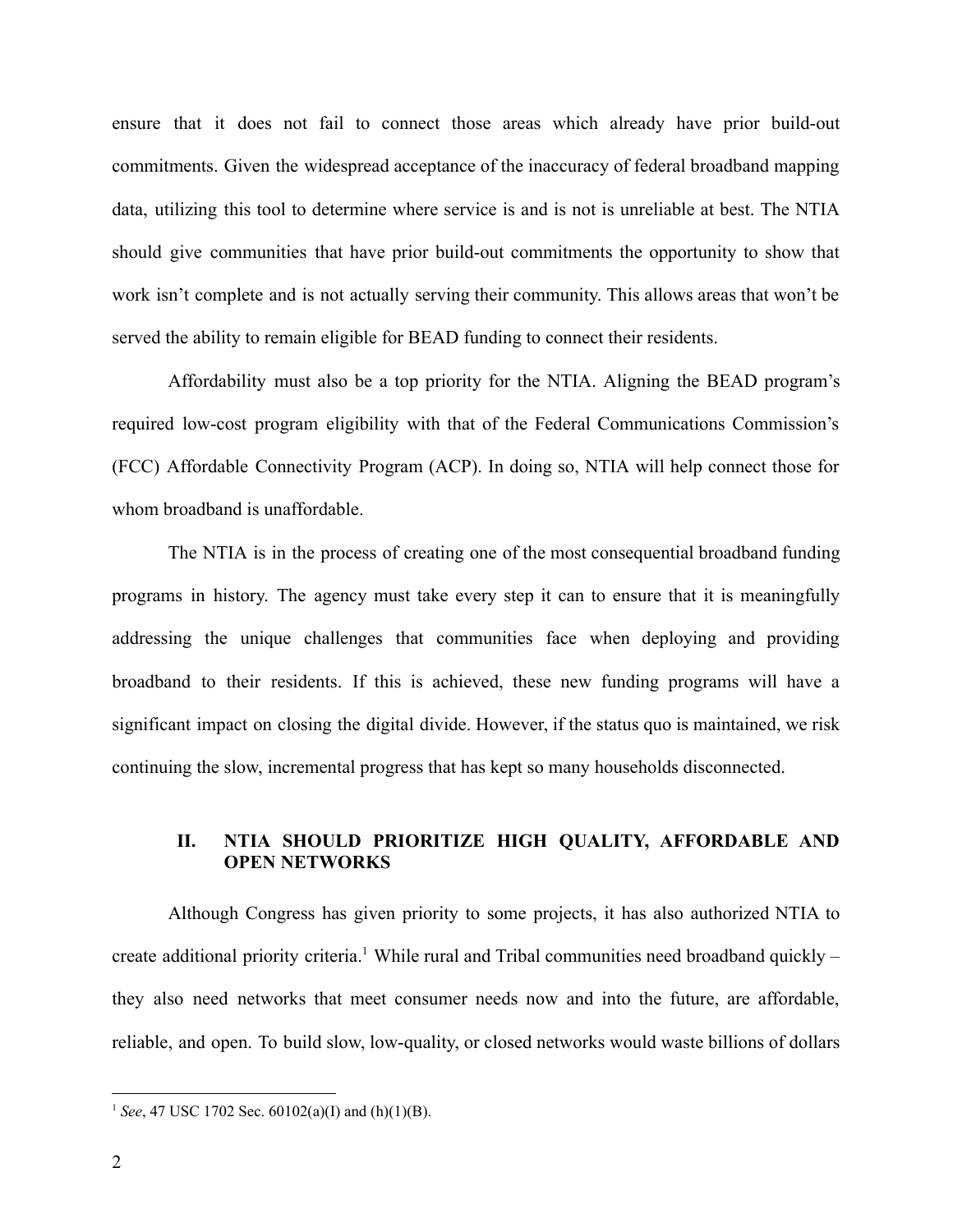without closing the digital divide for rural and Tribal consumers. NTIA can achieve near universal high quality connectivity by requiring states to prioritize projects that (1) offer future-proof symmetrical speeds of at least 100/100 Mbps; (2) offer open access networks; (3) are built by municipalities or cooperatives; and (4) promise to abide by the principles of net neutrality. These criteria should be floors for states, instead of ceilings. States that wish to should feel free to create additional priority projects or require even higher quality projects.

#### **A. NTIA Should Prioritize Future Proof Symmetrical Networks**

<span id="page-4-0"></span>To date, the FCC and other federal and state agencies have spent billions of dollars deploying slow broadband networks that don't meet consumer needs today, let alone in the future.<sup>2</sup> If NTIA were to allow BEAD money to support slow networks, Congress would be forced to allocate billions more money towards closing the digital divide in the near future, when those networks no longer meet even basic household needs. To avoid wasting the \$42.5 billion dollars allocated to the BEAD program, NTIA should prioritize funding projects that will offer symmetrical speeds of at least 100/100 Mbps and are scalable.<sup>3</sup>

High speed symmetrical networks are critical for the average rural or Tribal household to stay connected today. For example, rural and Tribal consumers rely on telehealth; a high bandwidth activity to access high quality medical care without driving for hours. Moreover, on a typical day for a household of four, two children could be streaming online classes simultaneously, while both parents are on a video conference for work. These types of activities

<sup>2</sup> See Federal Communications Commission, *Connect America Fund Phase II*

*FAQ*,<https://www.fcc.gov/consumers/guides/connect-america-fund-phase-ii-faqs> (last visited Feb. 3,2022) (noting that the baseline speed tier is only required to be 25/3 Mbps); Federal Communications Commission, *Auction 904: Rural Digital Opportunity Fund Fact Sheet*, <https://www.fcc.gov/auction/904/factsheet#deployment> (last visited Feb. 3, 2022) (Providing that the minimum speed required to be deployed is 25/3 Mbps); ReConnect Pilot Program, 84 Fed. Reg. 67,916 (Dec. 12, 2019) (noting that ReConnect applicants are only required to provide service at 25/3 Mbps).

<sup>3</sup> *See* Infrastructure Investment and Jobs Act, H.R. 3684, 117th Cong. at sec. 60501(a)(2)(I) (2021).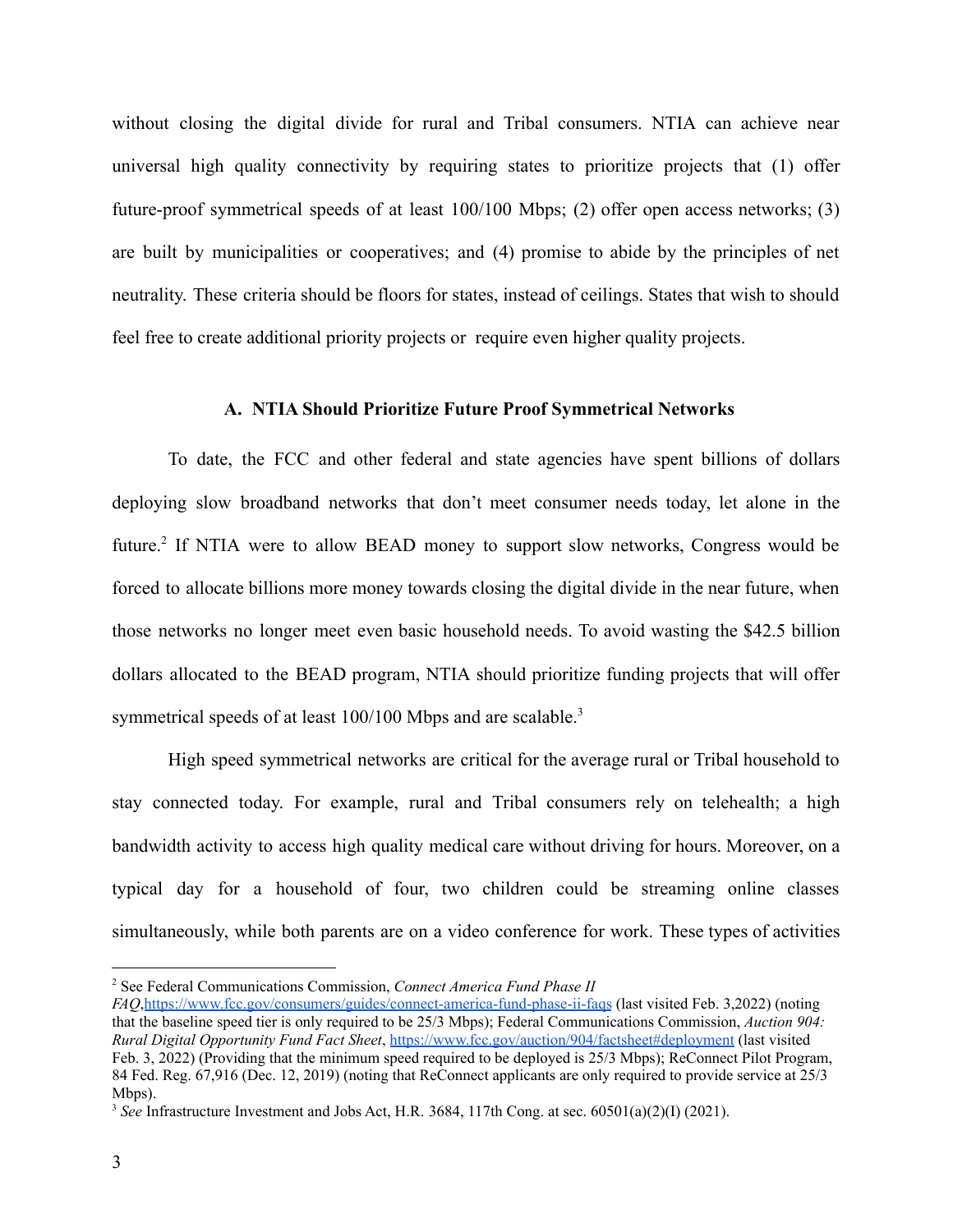require higher upstream speeds than were needed even a few years ago, making it unlikely that the Congressionally mandated minimum speed of 100/20 Mbps will meet the needs of high use households.<sup>4</sup>

The Congressionally mandated minimum speed of 100/20 Mbps also won't meet future needs. According to the Electronic Frontier Foundation analysis, if this rate of upload speed growth continues, upload demand will exceed 100 Mbps by  $2026$ <sup>5</sup> Additionally, the Fiber Broadband Association estimates that households of four will need 2,141/2,044 Mbps by 2030.<sup>6</sup> To ensure that networks meet future needs, NTIA should require states to prioritize networks that offer *at least* 100/100 Mbps and are scalable.

#### **B. NTIA Should Prioritize Open Access Networks**

<span id="page-5-0"></span>Competition can give consumers more affordable and high quality broadband options. For example, AT&T customers with gigabit connections in areas without competitive providers pay \$60 more than those in areas with competition.<sup>7</sup> However rural consumers are unlikely to have access to multiple broadband providers. NTIA can create competition, even in difficult to serve areas, by prioritizing open access networks. Open access networks are built and owned by one entity, but leased out to multiple service providers who can offer service to the community. Many rural communities are not served because they are not profitable to serve. Serving them requires providers to build networks through often difficult terrain without the promise of a large

<sup>&</sup>lt;sup>4</sup> *Id*. at § 60501(a)(C)(ii)(I).

<sup>5</sup> Ernesto Falcon and Katharine Trendacosta, *The Future Is in Symmetrical, High-Speed Internet Speeds* (July 2, 2021), <https://www.eff.org/deeplinks/2021/07/future-symmetrical-high-speed-internet-speeds>.

<sup>6</sup> Press Release, Fiber Broadband Association, New FBA Research Reveals Fiber Can Close the Rural Digital Divide (June 21,

<sup>7</sup> Karl Bode, Harvard Study Shows Why Big Telecom Is Terrified of Community-Run Broadband (Jan. 12, 2018),[https://www.vice.com/en\\_us/article/d345pv/harvard-study-shows-why-big-telecom-is-terrified-ofcommunity-r](https://www.vice.com/en_us/article/d345pv/harvard-study-shows-why-big-telecom-is-terrified-ofcommunity-run-broadband) [un-broadband.](https://www.vice.com/en_us/article/d345pv/harvard-study-shows-why-big-telecom-is-terrified-ofcommunity-run-broadband) 2021),<https://www.fiberbroadband.org/blog/new-fba-research-reveals-fiber-can-close-the-rural-digital-divide>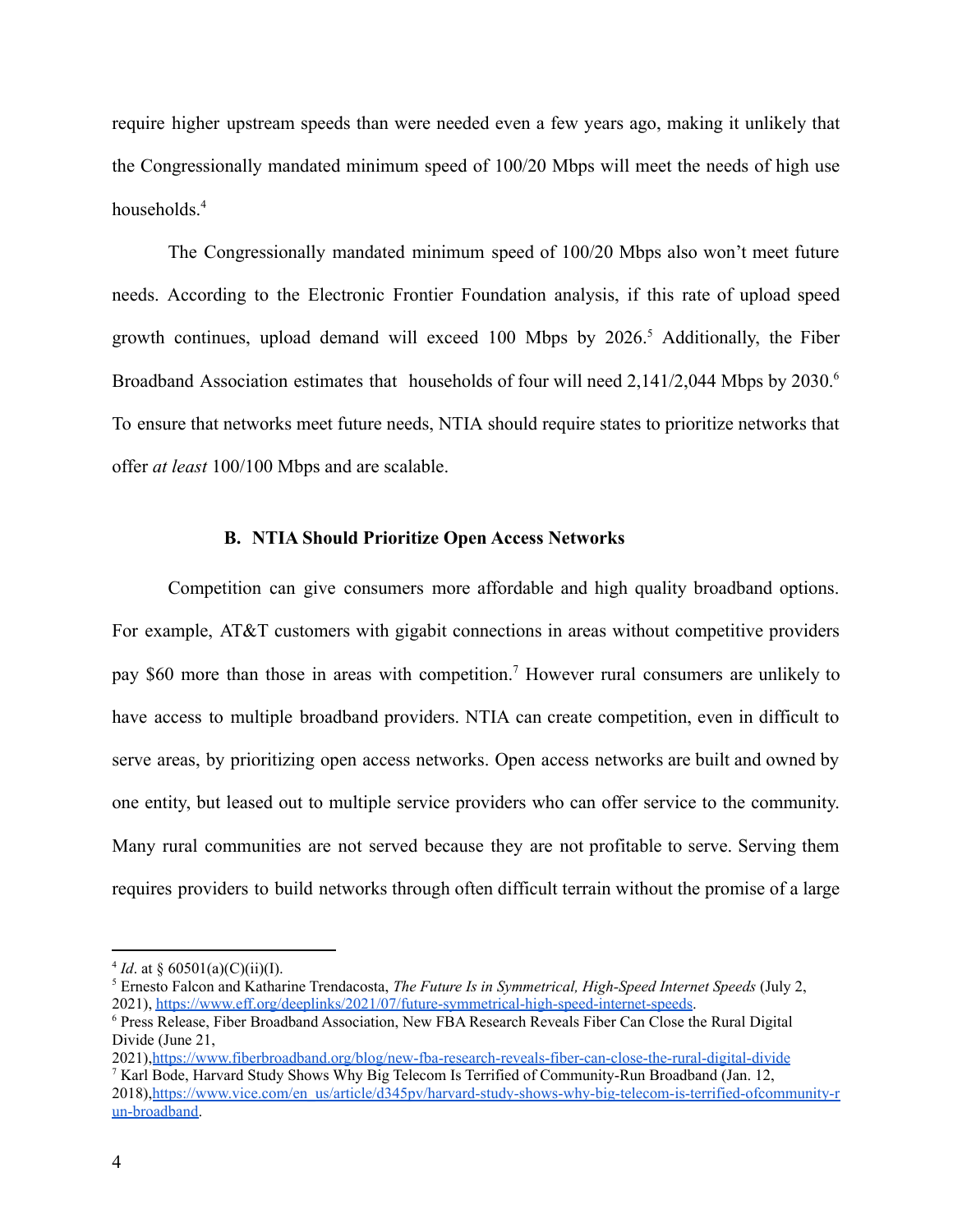number of consumers to make the investment profitable. Thus, without building open access networks, rural and Tribal communities relying on federal funding to incentivize ISPs to build in their communities, could be left with just one federally-subsidized network.

Open access projects can give rural and Tribal consumers choice in broadband providers when they would otherwise be left with a monopoly. It also helps small providers looking to expand their service area compete for new customers, even if they cannot afford to build a new network. These networks have helped rural consumers access affordable broadband. For example, the municipally-owned open access network launched in Ammon, Idaho, "reduced the cost of a 1 Gbps connection available via one of the ISPs from \$99 a month... to \$9.99 a month."<sup>8</sup> In Utah, the Utopia fiber open access network gave consumers a significantly better experience by giving them 16 providers to choose from.<sup>9</sup>

When prioritizing open access networks, NTIA should make sure that these open networks are nondiscriminatory. If open networks don't offer access to any provider at the same price they cannot really be considered open access networks and will continue to keep competitive providers out of rural and Tribal communities.

#### **C. NTIA Should Prioritize Municipal Networks And Cooperatives**

<span id="page-6-0"></span>Like open access networks, networks owned by municipalities and cooperatives also bring competition to local communities, or provide service that is better aligned with community needs. Because these entities are not seeking to profit, they can offer lower prices and serve areas that don't promise a profit. In fact, municipal and cooperative approaches to building electricity

<sup>&</sup>lt;sup>8</sup> Jay Woodruff, The City with the Best Fiber-Optic Network in America Might Surprise You, FastCompany (Oct. 21, 2019),

<sup>9</sup> Utopia Fiber, Residential Pricing, <https://www.utopiafiber.com/residential-pricing/> (last visited Feb. 2, 2022). https://www.fastcompany.com/90416863/the-city-with-the-best-fiber-optic-network-in-america-mightsurprise-you.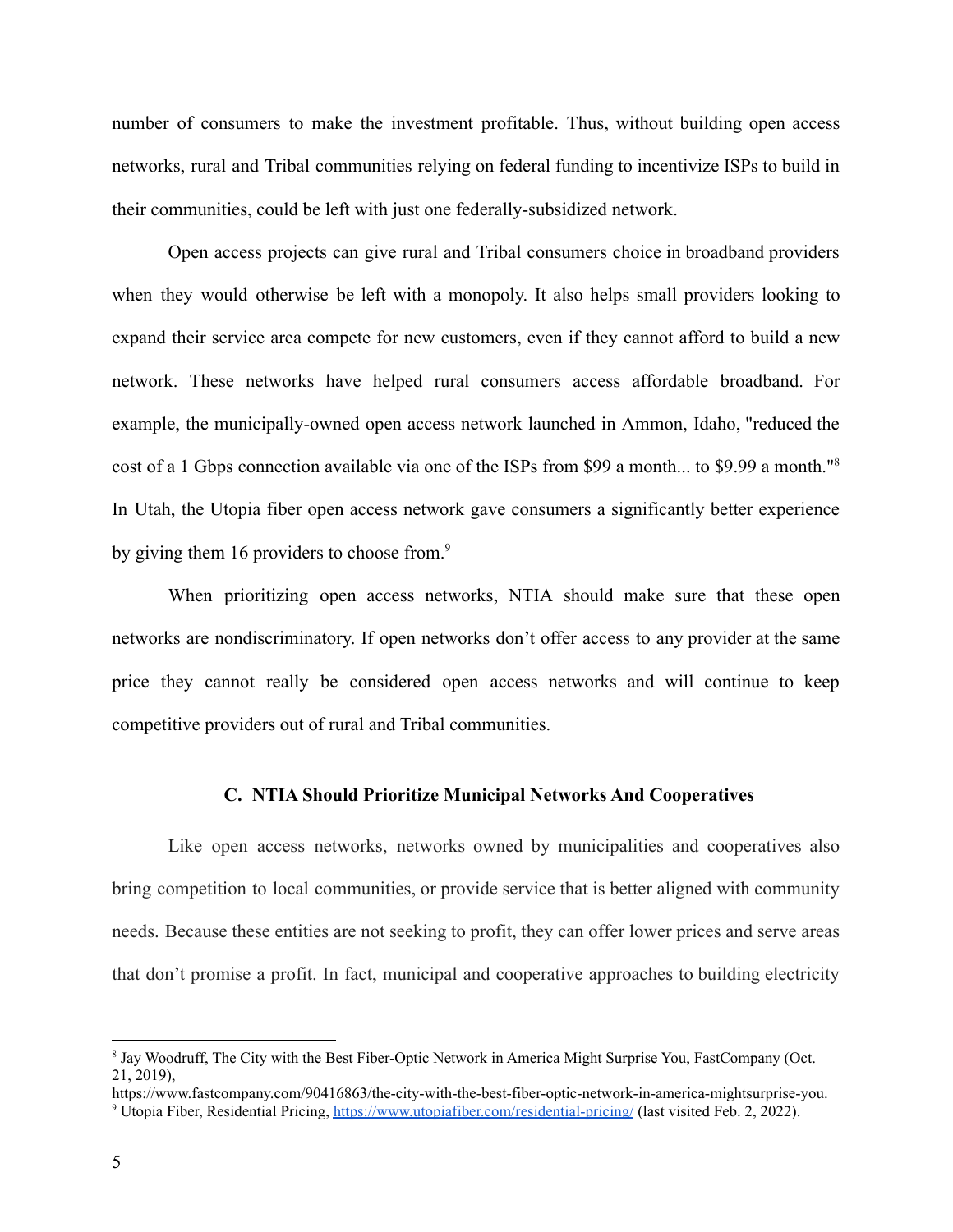infrastructure are what allowed the United States to achieve universal access rapidly and much more cost effectively than if it had solely relied on for-profit private companies.<sup>10</sup>

In Fort Collins, CO, the municipal broadband network offers a 1,000 Mbps plan for \$40 less than Comcast.<sup>11</sup> Likewise, the municipal network in Chattanooga, Tennessee offers significantly faster service than incumbents at half the price.<sup>12</sup> According to the Open Technology Institute, cities with municipal networks advertise average download speeds of 712.88 and upload speeds of 675.40, as compared to download speeds of 393.59 and upload speeds of  $236.83$  in cities without a municipal network.<sup>13</sup>

Municipally-owned or cooperative networks can also benefit rural communities in need of economic growth. According to a 10-year study, Chattanooga Tennessee's fiber system has created over \$2.69 billion in economic activity by luring new businesses to the area. Jobs created as a result of the municipal network account for about 40% of all jobs created in the county.<sup>14</sup> Given the clear benefits to communities, NTIA should ask states to prioritize these networks where possible. We are not arguing that there is no role for firms motivated by profit, but that states must strike a balance in spending federal dollars. To create the most bang for the buck, states should prioritize networks not driven by profit.

*<sup>11</sup> See*, Open Technology Institute, The Cost of Connectivity 2020 at 52 (2020),

<https://www.newamerica.org/oti/reports/cost-connectivity-2020/focus-on-the-united-states>.

[https://www.thenation.com/article/archive/chattanooga-was-a-typical-post-industrial-city-then-it-began-offering-mu](https://www.thenation.com/article/archive/chattanooga-was-a-typical-post-industrial-city-then-it-began-offering-municipal-broadband/) [nicipal-broadband/](https://www.thenation.com/article/archive/chattanooga-was-a-typical-post-industrial-city-then-it-began-offering-municipal-broadband/).

<sup>10</sup>National Rural Electric Cooperative Association, *History*, <https://www.electric.coop/our-organization/history> (last visited Feb. 3, 2022).

<sup>&</sup>lt;sup>12</sup> P,E, Moskowitz, Chattanooga Was a Typical Postindustrial City. Then It Began Offering Municipal Broadband (June 3,2016),

*<sup>13</sup> See*, Open Technology Institute, The Cost of Connectivity 2020 at 52 (2020),

<https://www.newamerica.org/oti/reports/cost-connectivity-2020/focus-on-the-united-states>.

<sup>&</sup>lt;sup>14</sup> Bento J. Lobo, Ten Years of Fiber Optic and Smart Grid Infrastructure in Hamilton County, Tennessee at 73  $(2020)$ .

[<sup>\(</sup>https://assets.epb.com/media/Lobo%20-%20Ten%20Years%20of%20Fiber%20Infrastructure%20in%20Hamilton%](https://assets.epb.com/media/Lobo%20-%20Ten%20Years%20of%20Fiber%20Infrastructure%20in%20Hamilton%20County%20TN_Published.pdf) [20County%20TN\\_Published.pdf](https://assets.epb.com/media/Lobo%20-%20Ten%20Years%20of%20Fiber%20Infrastructure%20in%20Hamilton%20County%20TN_Published.pdf).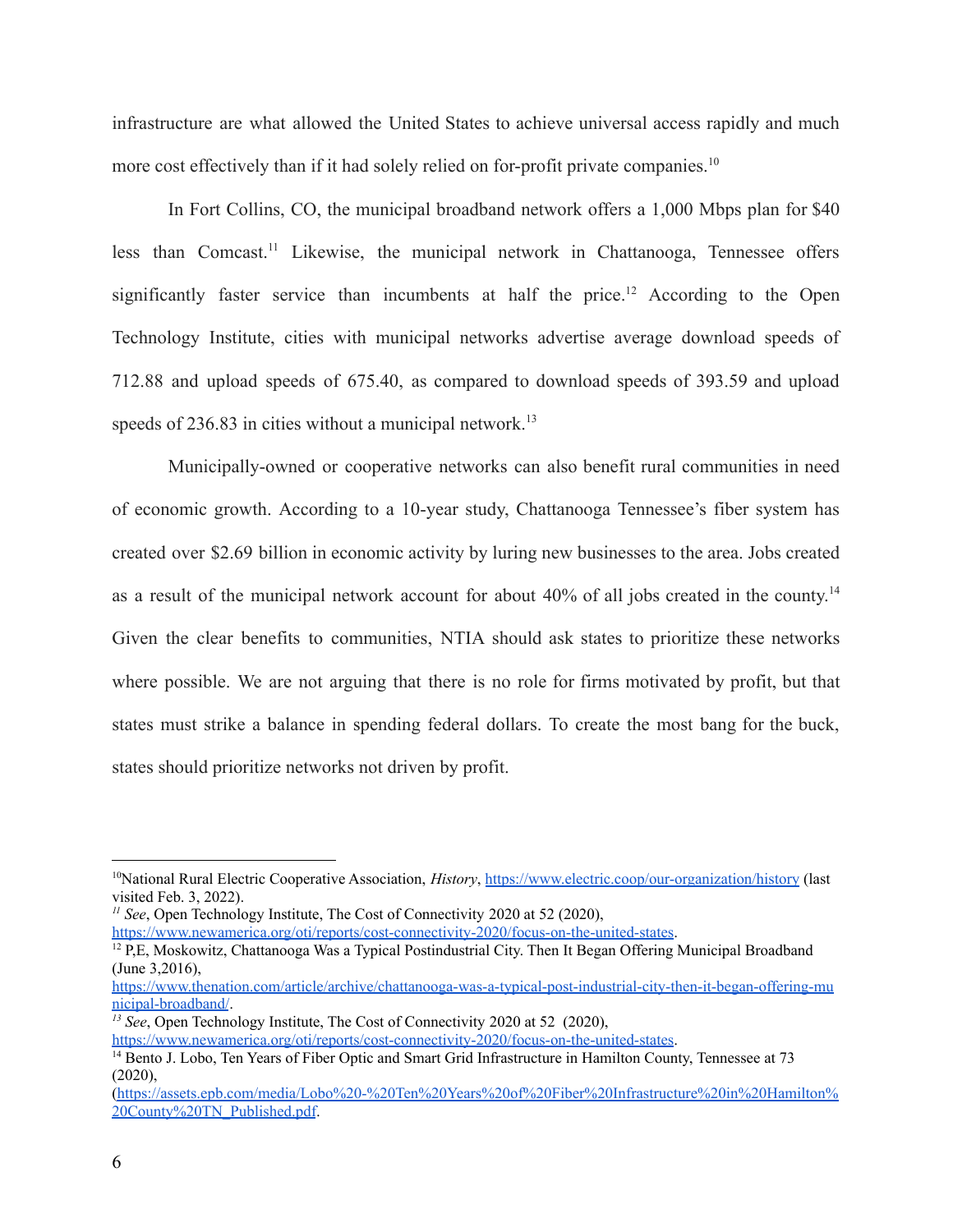#### **D. NTIA Should Prioritize Networks Adhering to Net Neutrality Principles**

<span id="page-8-0"></span>Rural and Tribal consumers should have the freedom to go where they want online, without any input from their internet service provider. Absent this ability, it will be difficult to declare the digital divide closed, as some will still be precluded from accessing parts it. That is why the Broadband Connects America coalition supports the principles of net neutrality. These principles prevent ISPs from blocking, throttling, or offering paid prioritization of certain websites. While the FCC may require ISPs to adhere to the principles of net neutrality when it is fully staffed with a 5th Commissioner, in the meantime NTIA can protect consumers' freedom by prioritizing projects that commit to net neutrality.

# **III. NTIA SHOULD REQUIRE STATES TO COORDINATE WITH LOCALITIES, TRIBES, AND OTHER STAKEHOLDERS AT THE EARLIEST STAGES OF PLANNING**

<span id="page-8-1"></span>Each community has its own set of needs. Successful long term investments in communications infrastructure require effective coordination and engagement with community anchor institutions, local jurisdictions, tribes, community based organizations, and individuals on the wrong side of the digital divide. This communication will shed light upon the existing assets in a community, and its barriers to connectivity. For example, in Lincoln Nebraska, the Public Works Department used a pre-planning process to use over 350 square miles of decommissioned pipelines to lay fiber, ultimately attracting multiple providers.<sup>15</sup> It could also shed light on the reasons a particular community isn't connected – be it a lack of devices, the availability of only high-cost but slow speed internet, or a lack of understanding about available resources for connectivity. Requiring or encouraging states and providers to engage and consult with these

<sup>15</sup> Community Broadband Networks Podcast, *Transcript: Community Broadband Bits Episode 228* (Nov. 15, 2016), [https://muninetworks.org/content/transcript-community-broadband-bits-episode-228.](https://muninetworks.org/content/transcript-community-broadband-bits-episode-228)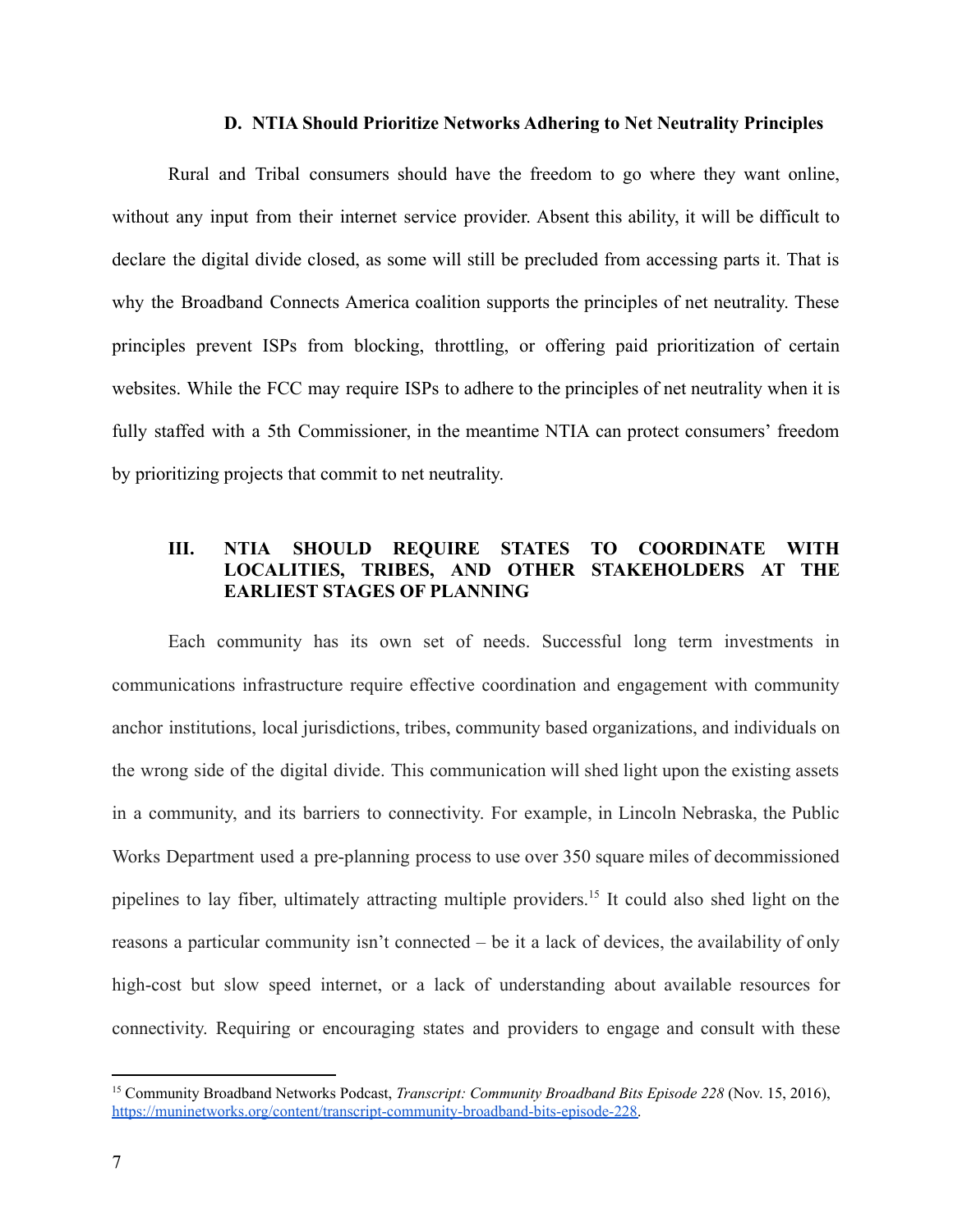stakeholders when developing grant applications and implementing initiatives provides a level of certainty that new partnerships and collaborations will utilize existing assets and effectively meet community needs.

## **A. NTIA Should Insist Upon Tribal Coordination at the Earliest Stages of Planning**

<span id="page-9-0"></span>Coordination is particularly important in Indian country. NTIA has already found that the need for broadband in Indian Country far exceeds what Congress appropriated directly for those regions. Tribes presented applications in excess of \$5 billion for the \$980 million Tribal Broadband Connectivity Program.<sup>16</sup> What's more is that just half of federally-recognized tribes applied – indicating an even more significant need for broadband in Indian country. Unfortunately, the history of broadband deployment programs suggests that Tribes have difficulty competing against localities, likely because they do not have similar access to banking resources or the consultants needed to compete in those programs.<sup>17</sup>

To overcome these unique Tribal challenges, Tribal governments and/or representative organizations must be engaged during the *earliest* planning stages of any project or policy that may affect their communities or land. By working with Tribal communities early on, non-Tribal entities may be able to form mutually beneficial and lasting relationships. Furthermore, Tribal governments will be empowered to play an active role in the projects and policies that impact their communities.

<sup>&</sup>lt;sup>16</sup> Press Release, NTIA, NTIA's Tribal Broadband Connectivity Program Receives More Than 280 Applications, Over \$5 Billion in Funding Requests (Sept. 8, 2021),

[https://www.ntia.doc.gov/press-release/2021/ntia-s-Tribal-broadband-connectivity-program-receives-more-280-appli](https://www.ntia.doc.gov/press-release/2021/ntia-s-tribal-broadband-connectivity-program-receives-more-280-applications-over) [cations-over](https://www.ntia.doc.gov/press-release/2021/ntia-s-tribal-broadband-connectivity-program-receives-more-280-applications-over).

<sup>&</sup>lt;sup>17</sup> Native Nations Communications Task Force, Improving and Increasing Broadband Deployment on Tribal Lands at 18 (2019), [https://www.fcc.gov/sites/default/files/nnctf\\_Tribal\\_broadband\\_report.pdf](https://www.fcc.gov/sites/default/files/nnctf_tribal_broadband_report.pdf).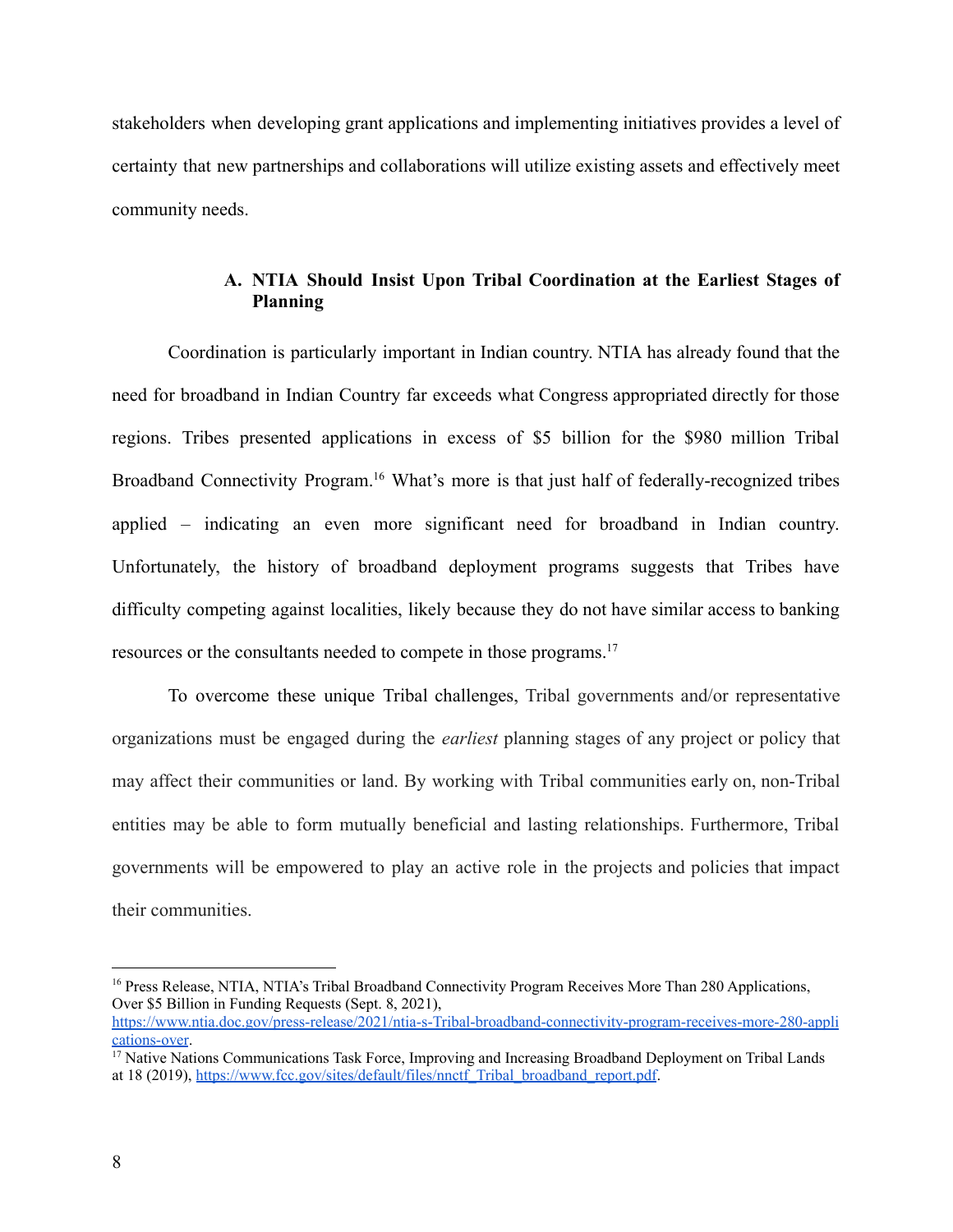NTIA can promote this coordination by hiring Tribal representatives to serve as liaisons with states, tribes and localities implementing the IIJA. These representatives should also assist communities with their applications for funding and participation in policy processes and serve as a resource for Tribal communities looking for vendors and potential partners.

Moreover, NTIA should confirm that states have coordinated with tribes. For example, NTIA could require states to submit letters from tribes confirming coordination along with the 5-year Broadband Action plan. NTIA could also require states to submit annual letters from Tribes confirming that coordination has continued in an acceptable manner. If Tribes do not feel appropriately consulted, NTIA should set up a reporting mechanism, and consider clawing back funds if complaints are not adequately remedied.

### **B. NTIA Should Encourage Coordination Between BEAD and Digital Equity Planning and Implementation**

<span id="page-10-0"></span>NTIA should strongly encourage states to coordinate between their 5-year Broadband Action plan and their State Digital Equity plan because the components of *both* of these plans are necessary to chip away at the digital divide. NTIA can encourage this coordination by asking the teams working on each respective plan to have members in common, or at least to consult *very regularly* throughout the duration of planning and implementation. Ideally, states would even include parts of their Digital Equity plan within their 5-year Broadband Action plan. NTIA should also encourage states to design their efforts to complement other state and federal broadband initiatives (including any state funding, the USDA's Reconnect Program, the FCC's Rural Digital Opportunity Fund and Affordable Connectivity Fund).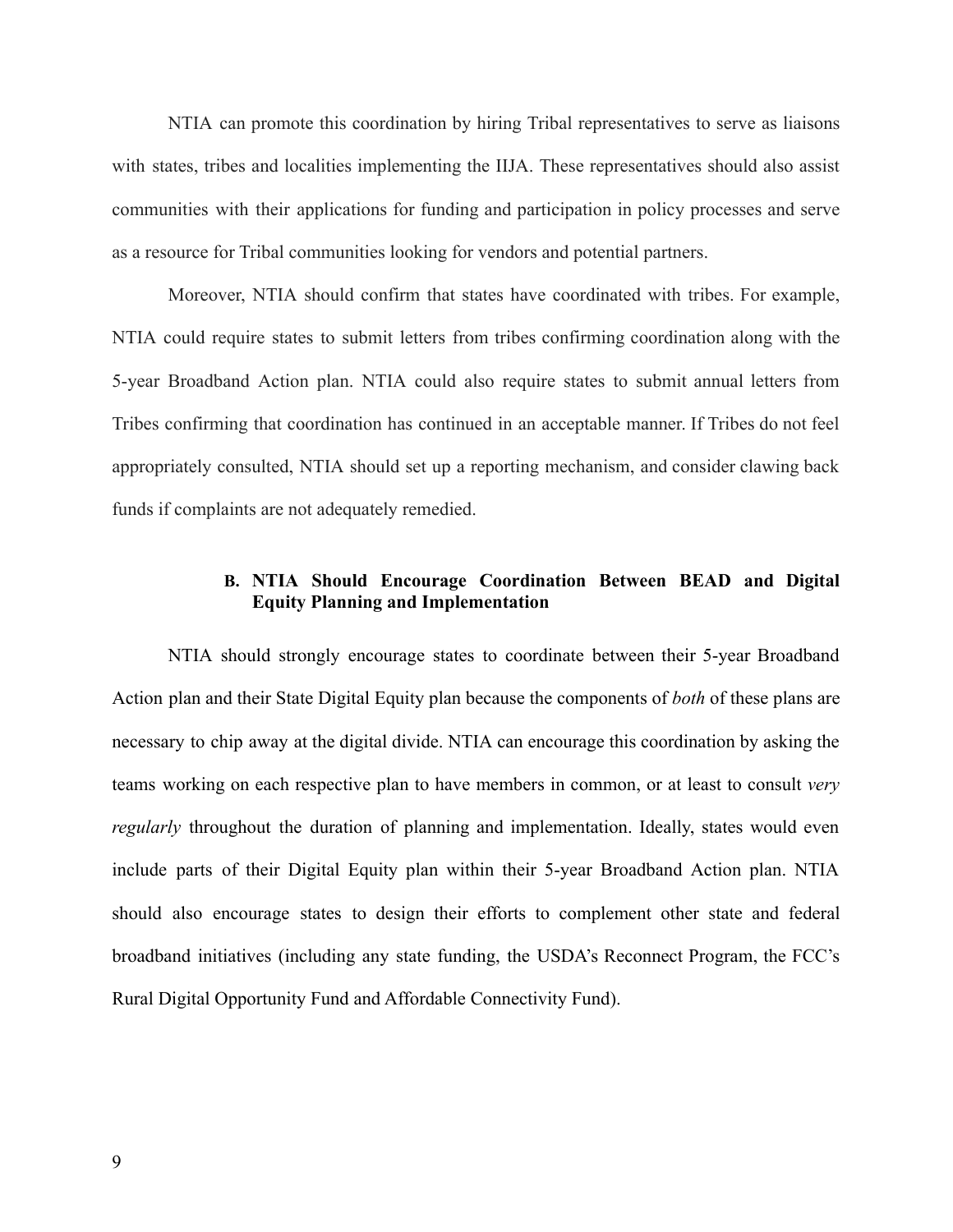### **C. NTIA Should Encourage Coordination with Individuals Impacted by the Digital Divide and Community Based Organizations**

<span id="page-11-0"></span>Individuals impacted by the digital divide, and the community organizations that work with them are best positioned to understand what is needed to close the digital divide. Their engagement is critical for ensuring the success of BEAD and the Digital Equity Grant Program. In order to enable stakeholders to influence policy, they should be engaged from the beginning. This will help states and the NTIA use the money in the way most appropriate for a given community.

There are a number of ways NTIA can encourage stakeholder engagement. First and foremost, members of the public without access to the internet, as well as members of community based organizations working with these populations should be included on the planning teams for both the 5-year Broadband Equity plan and the Digital Equity plan. These experts will provide a viewpoint that is otherwise difficult to get, as the reality is that most state employees are connected. Additionally, NTIA should encourage states to host focus groups and large public stakeholder sessions. NTIA and states could also attend established community meetings – such as those led by federal advocacy groups, and those organized by state and local community organizations.

Finally, NTIA should require the annual reevaluation of state broadband and digital equity plans. When states review their plans, they should be required to consult with stakeholders. This will help states to fix any problems with their rollouts in a timely fashion, using on-the ground knowledge of the situation.

### <span id="page-11-1"></span>**IV. NTIA MUST NOT PROHIBIT FUNDING DEPLOYMENT IN AREAS WITH INCOMPLETE BUILDOUT REQUIREMENTS**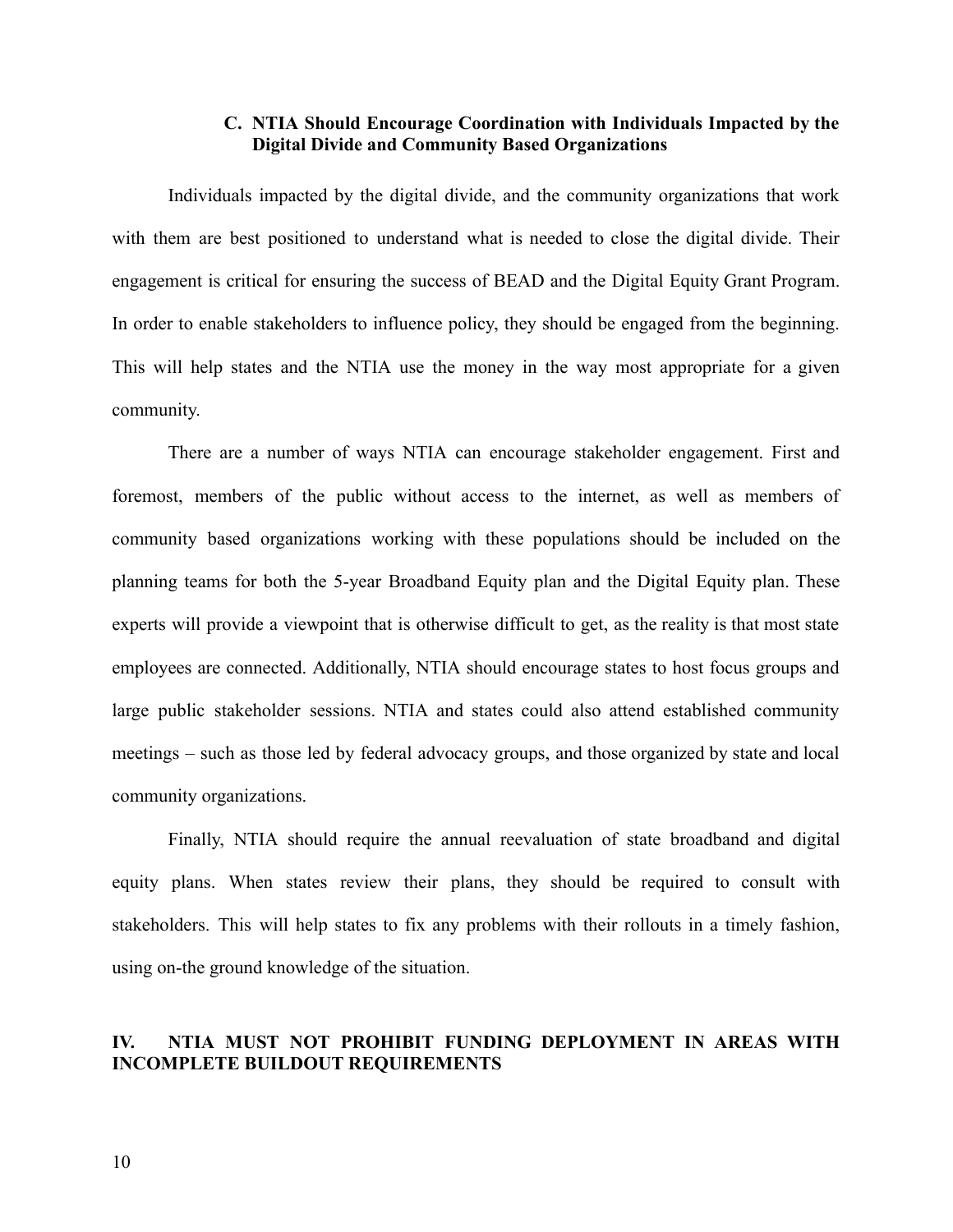In question sixteen, NTIA asks how it should treat areas with prior buildout commitments that are not yet complete. One of the biggest problems with existing broadband maps is that they prevent areas with no broadband access from receiving federal funding because they are incorrectly deemed served. Areas could face this same problem again if NTIA is not flexible. We urge NTIA to not automatically make areas with existing funding commitments ineligible for funds. There are numerous examples of ISPs who did not meet their buildout requirements. For example, Frontier and CenturyLink both failed to meet deadlines to deploy 10/1 service funded through the Connect America Fund Phase II grants. CenturyLink failed to meet obligations across 23 states, and Frontier failed to meet obligations across 17 states.<sup>18</sup> Likewise, New York accused Charter of failing to meet its broadband deployment commitments resulting from its 2016 purchase of Time Warner Cable.<sup>19</sup>

Given that a commitment to building broadband does not necessarily mean that broadband will be built, areas that haven't seen significant progress towards their committed deployment projects should be eligible for BEAD funds. To determine whether ISPs have made significant progress towards deployment, NTIA should coordinate with state and federal agencies overseeing these commitments, and certify that the ISP is meeting deadlines or will soon complete deployment. If NTIA does not do this, it will leave some areas incorrectly deemed served without any internet.

<sup>18</sup> Jon Brodkin, *Frontier, amid Bankruptcy, is suspected of lying about broadband expansion* (May 1, 2020), [https://arstechnica.com/tech-policy/2020/05/frontier-amid-bankruptcy-is-suspected-of-lying-about-broadband-expan](https://arstechnica.com/tech-policy/2020/05/frontier-amid-bankruptcy-is-suspected-of-lying-about-broadband-expansion/) [sion/](https://arstechnica.com/tech-policy/2020/05/frontier-amid-bankruptcy-is-suspected-of-lying-about-broadband-expansion/).

<sup>19</sup> Jon Brodkin, *NY threatens to kick Charter out of the state after broadband failures* (July 26, 2018), <https://arstechnica.com/tech-policy/2018/07/ny-threatens-to-kick-charter-out-of-the-state-after-broadband-failures/>.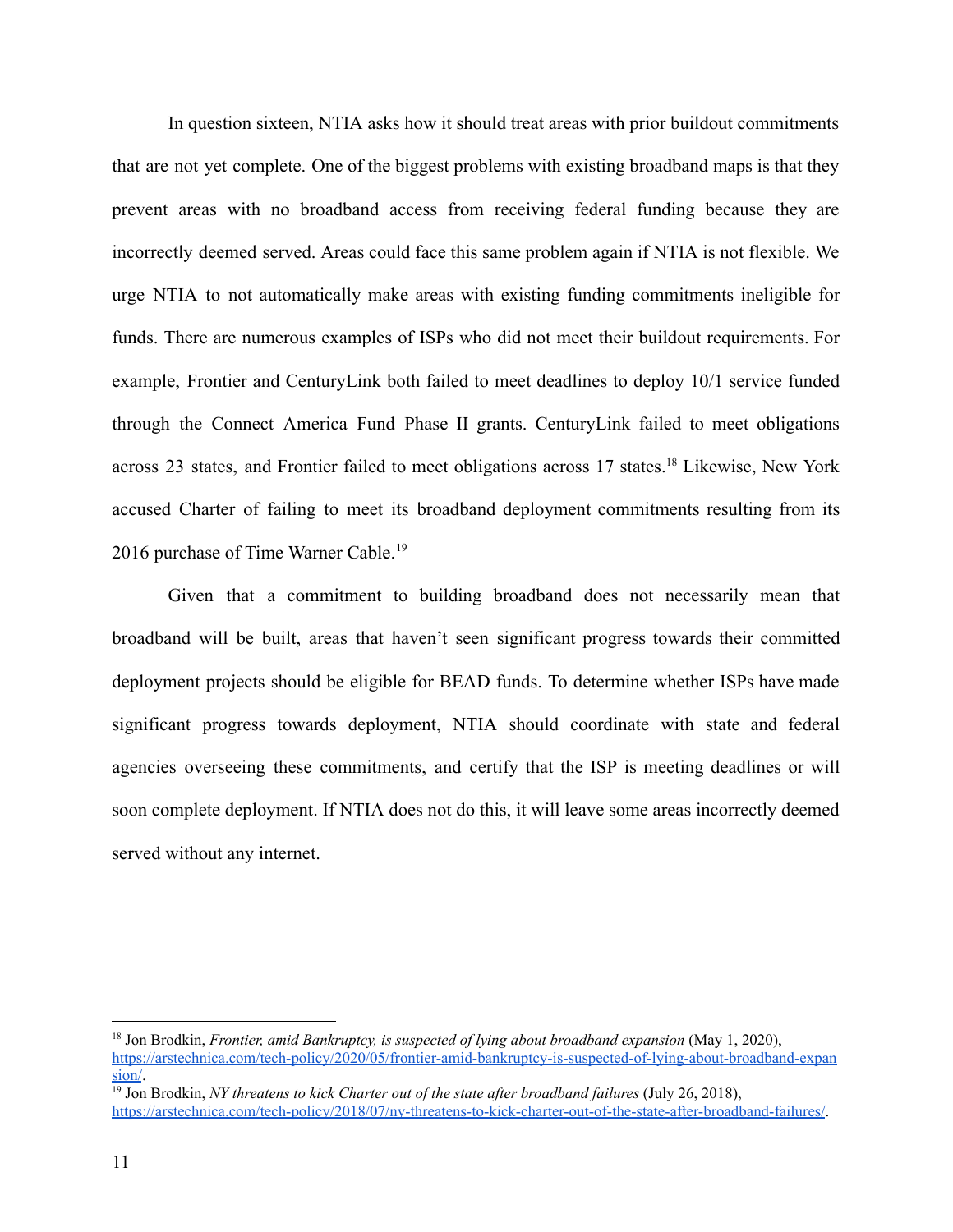## **V. NTIA SHOULD ALIGN THE LOW-COST OPTION WITH THE AFFORDABLE CONNECTIVITY PROGRAM**

<span id="page-13-0"></span>The IIJA requires that BEAD funding recipients offer at least one low-cost broadband option. In determining eligibility for this program, the NTIA should align its eligibility definition with that of the FCC's eligibility criteria for the ACP. The BEAD program is intended to connect as many of the unconnected or underserved as possible. For many, affordability is often the largest barrier to getting connected.<sup>20</sup>

The FCC is currently transitioning from the Emergency Broadband Benefit Program to the Affordable Connectivity Program. These programs are targeted at making broadband affordable for low-income consumers.<sup>21</sup> As NTIA considers eligibility criteria for a BEAD supported low-cost program, it should mimic those of the ACP.

Currently, a consumer is eligible for the ACP if they have an income that is at or below  $200\%$  of the federal poverty guidelines.<sup>22</sup> A consumer may also participate in the program if they participate in other programs such as Medicaid, WIC, or Lifeline.<sup>23</sup> A consumer is also eligible if they or a household member have received a federal Pell Grant or free and reduced school lunches.<sup>24</sup> Finally, Tribal residents are also eligible if they participate in specific programs such as Tribal TANF or Food Distribution Programs on Indian Reservations.<sup>25</sup> These eligibility criteria cover a wide array of potentially eligible consumers to help as many people sign up as

<sup>20</sup> Colleen McClain, *34% of lower-income home broadband users have had trouble paying for their service amid COVID-19*, Pew Research Center (June 3, 2021),

[https://www.pewresearch.org/fact-tank/2021/06/03/34-of-lower-income-home-broadband-users-have-had-trouble-pa](https://www.pewresearch.org/fact-tank/2021/06/03/34-of-lower-income-home-broadband-users-have-had-trouble-paying-for-their-service-amid-covid-19/) [ying-for-their-service-amid-covid-19/.](https://www.pewresearch.org/fact-tank/2021/06/03/34-of-lower-income-home-broadband-users-have-had-trouble-paying-for-their-service-amid-covid-19/)

<sup>&</sup>lt;sup>21</sup> Federal Communications Commission, *Affordable Connectivity Program*, <https://www.fcc.gov/acp> (last visited Jan. 14, 2022).

<sup>23</sup> *Id.* <sup>22</sup> *Id*.

 $^{24}$  *Id.* 

 $^{25}$  *Id.*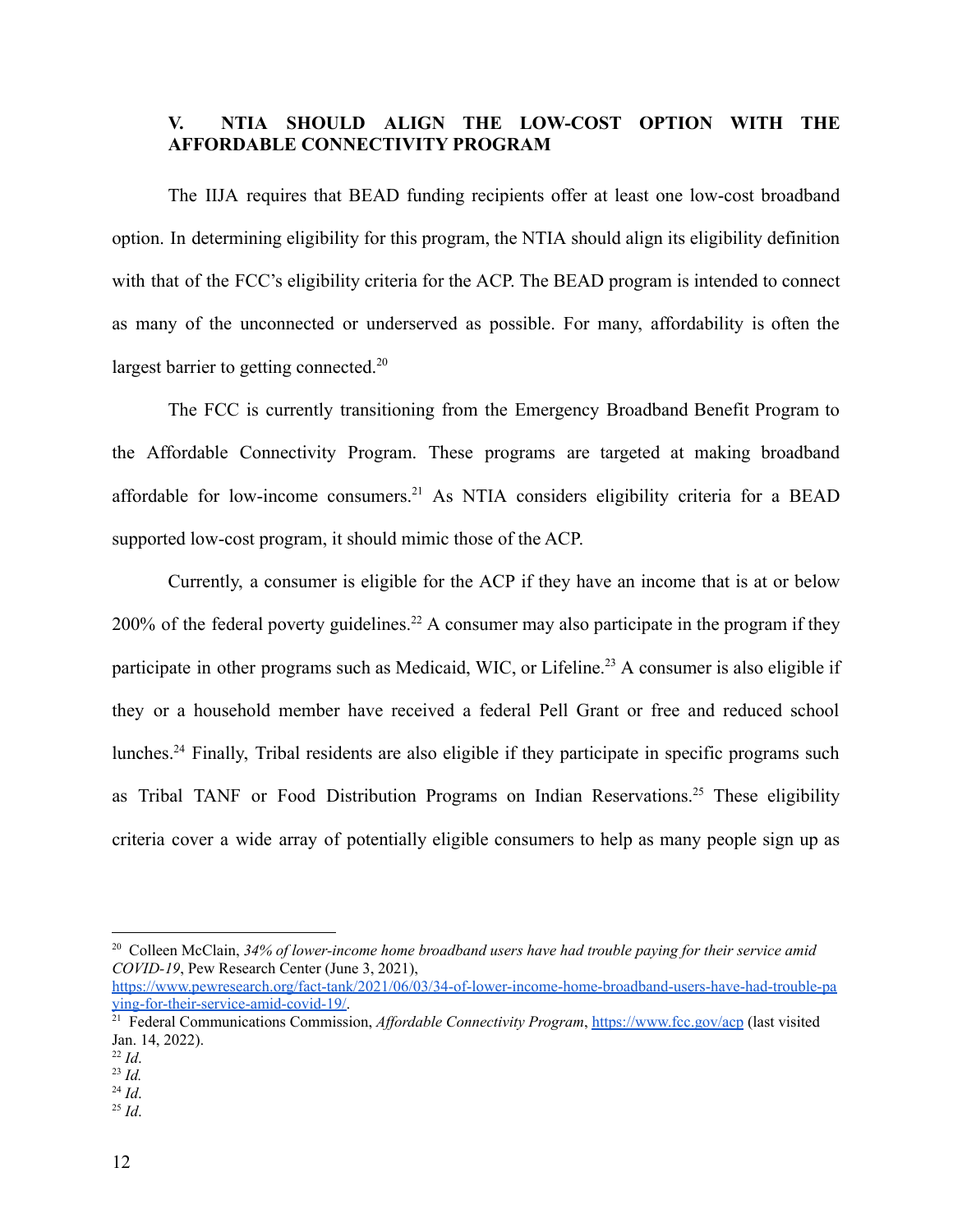possible. This is a fantastic opportunity for the NTIA to use work that has already been completed by a sister agency when determining eligibility.

The NTIA also asks what factors it should consider when guiding states in the design of low-cost programs. In addition, NTIA asks whether it should define a baseline standard for the low-cost broadband service option. NTIA should set a baseline for states that aligns with the ACP. As a first step, NTIA should require BEAD recipients to participate in the ACP. Second, it should ensure that a BEAD-supported low-cost option can be obtained by ACP recipients for free – meaning that NTIA should set a floor for state low-cost options to be \$30 or less in most areas, or \$75 or less in high cost areas.

Concurrently, the NTIA must ensure that the service standards for the low-income program meet consumer needs. The FCC has already found that a 25/3 Mbps connection is insufficient to have multiple family members connect simultaneously. <sup>26</sup> The IIJA has made it clear that new broadband networks, upgrades, or network expansions funded by the BEAD program must provide service that is capable of allowing consumers to work and learn from home simultaneously, and it must be no different for a low-cost program supported by this program.

## **VI. NTIA MUST PROMOTE DIGITAL EQUITY INITIATIVES TO CLOSE THE DIGITAL DIVIDE**

<span id="page-14-0"></span>When it passed the IIJA, Congress recognized that access to devices and digital skills are just as critical to broadband adoption as broadband deployment and affordability. This rings true in rural and Tribal communities as well as in urban communities. In order to close the digital divide, NTIA and states must place a significant emphasis on the components of digital equity –

<sup>26</sup> Federal Communications Commission, *Household Broadband Guide*,

<https://www.fcc.gov/consumers/guides/household-broadband-guide> (last visited Jan. 26, 2022).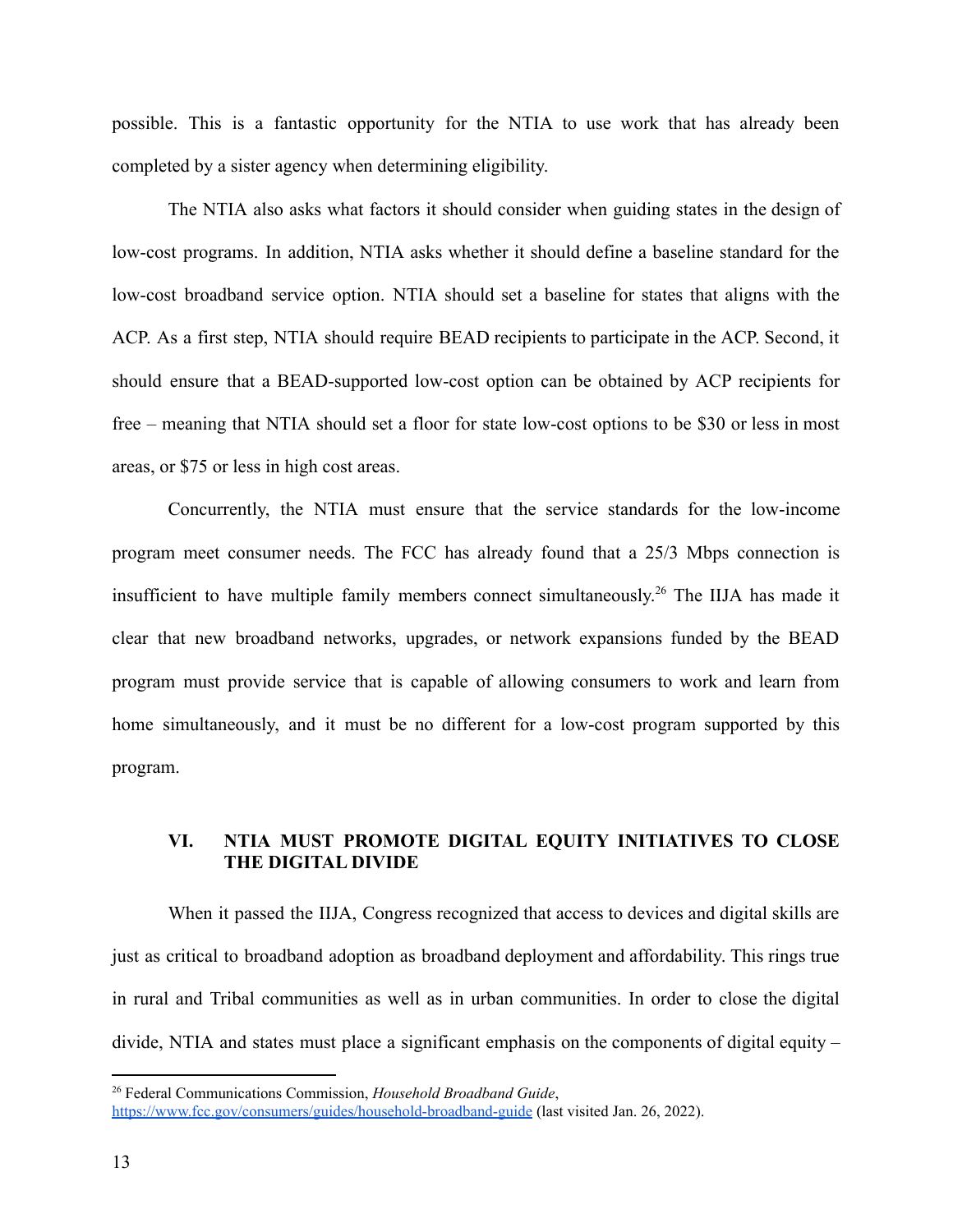including affordable connected devices, and digital literacy skills. NTIA can show the value of these programs by encouraging states to use BEAD funding for a connected device voucher program and for digital literacy training programs. NTIA can also allow the use of funds to create state digital equity offices.

## **A. NTIA Must Encourage The Use Of Bead Funding For A Connected Device Voucher Program**

<span id="page-15-0"></span>Across the country, more than 10% of households don't have a connected device.<sup>27</sup> The lack of a device is why 31% of non-broadband users don't have the internet at home.<sup>28</sup> For other families, a shortage of devices prevents them from simultaneous online activity – like two children taking online classes at once. This is a particularly critical issue in rural and Tribal communities, who face greater barriers to accessing community connectivity resources, and who must travel further for medical care, school and work.

To make sure that rural and Tribal communities have enough affordable devices to meaningfully engage online, NTIA encourages states to use some of their BEAD funding on connected devices. There is already a strong framework for getting devices to those that need them. In 2021, Senator Warnock and Representative McEachin introduced the Device Access for Every American Act.<sup>29</sup> A program modeled on this legislation would establish a voucher program that enables low-income households to get up to two connected devices directly from a retailer or refurbisher. States could use their funding to create programs based on the Device Access for Every American Act at the state level.

<sup>&</sup>lt;sup>27</sup> *The Issue*, Digitunity, <https://digitunity.org/the-issue/> (last accessed Feb 4, 2022) (estimating that 14 million households lack a computer).

<sup>28</sup> Monica Anderson, *Mobile Technology and Home Broadband 2019 (June 13, 2019),* [https://www.pewresearch.org/internet/2019/06/13/mobile-technology-and-home-broadband-2019/.](https://www.pewresearch.org/internet/2019/06/13/mobile-technology-and-home-broadband-2019/)

<sup>29</sup> *See generally,* Device Access for Every American Act, S. 2729, 117th Cong. (2021).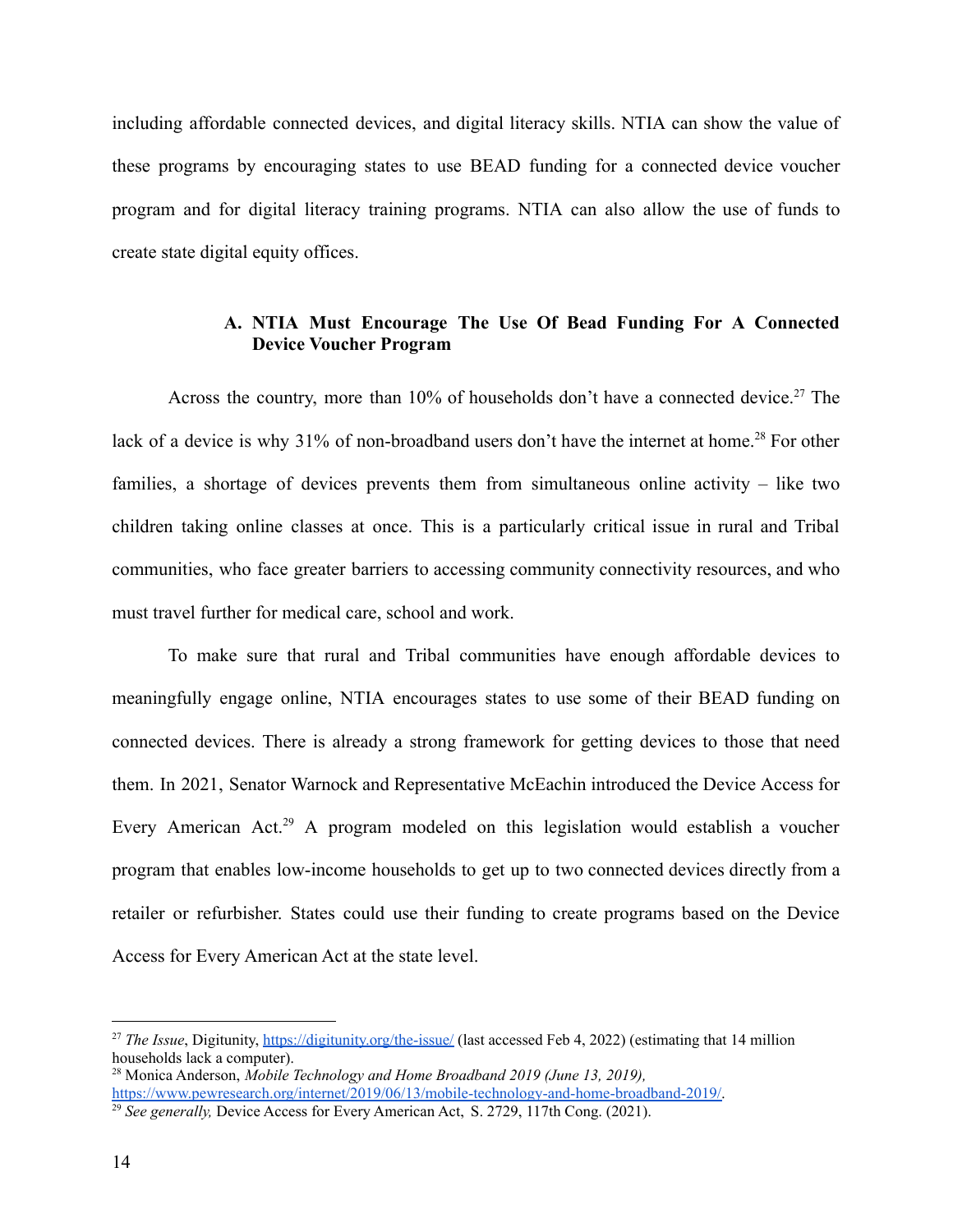#### **B. NTIA Must Encourage the Use of BEAD Funds for Digital Literacy**

<span id="page-16-0"></span>Congress has authorized states to use BEAD funds for "broadband adoption."<sup>30</sup> Because digital literacy is a key component to broadband adoption, NTIA should consider digital literacy programs an eligible use and encourage states to promote digital literacy if deployment is complete. According to the National Skills Coalition, one-third of Americans lack digital skills they need to successfully navigate digital devices.<sup>31</sup> Others lack the skills they need to navigate the web. Universal digital literacy will require more funds than those allocated through the Digital Equity Grant Program and yet many community-based organizations stand ready to assist those in need with learning digital literacy skills. Allowing the use of BEAD funds for this purpose will give consumers the tools they need to meaningfully connect.

### **C. NTIA Should Authorize the Use of Administrative Funds to Support State Digital Equity Offices**

<span id="page-16-1"></span>Numerous state broadband offices are members of Broadband Connects America. State broadband offices are critical components of closing the digital divide, giving states the ability to understand the reasons for their digital divide and to coordinate tailored solutions for closing it. Just as states benefit from state broadband offices, they will also benefit from a digital equity office. These offices help states understand their digital equity challenges and implement effective and targeted solutions.

NTIA should allow states to use both BEAD and State Capacity Grant administrative funds to build and maintain these offices. Each office should have at least one full-time

<sup>30</sup> *See* Infrastructure Investment and Jobs Act, H.R. 3684, 117th Cong. at sec 60501(f)(5) (2021).

<sup>31</sup> National Skills Coalition, *Applying a racial equity lens to digital literacy* (March 20, 2020),

[https://www.nationalskillscoalition.org/resources/publications/file/Digital-Skills-Racial-Equity-Final.pdf.](https://www.nationalskillscoalition.org/resources/publications/file/Digital-Skills-Racial-Equity-Final.pdf)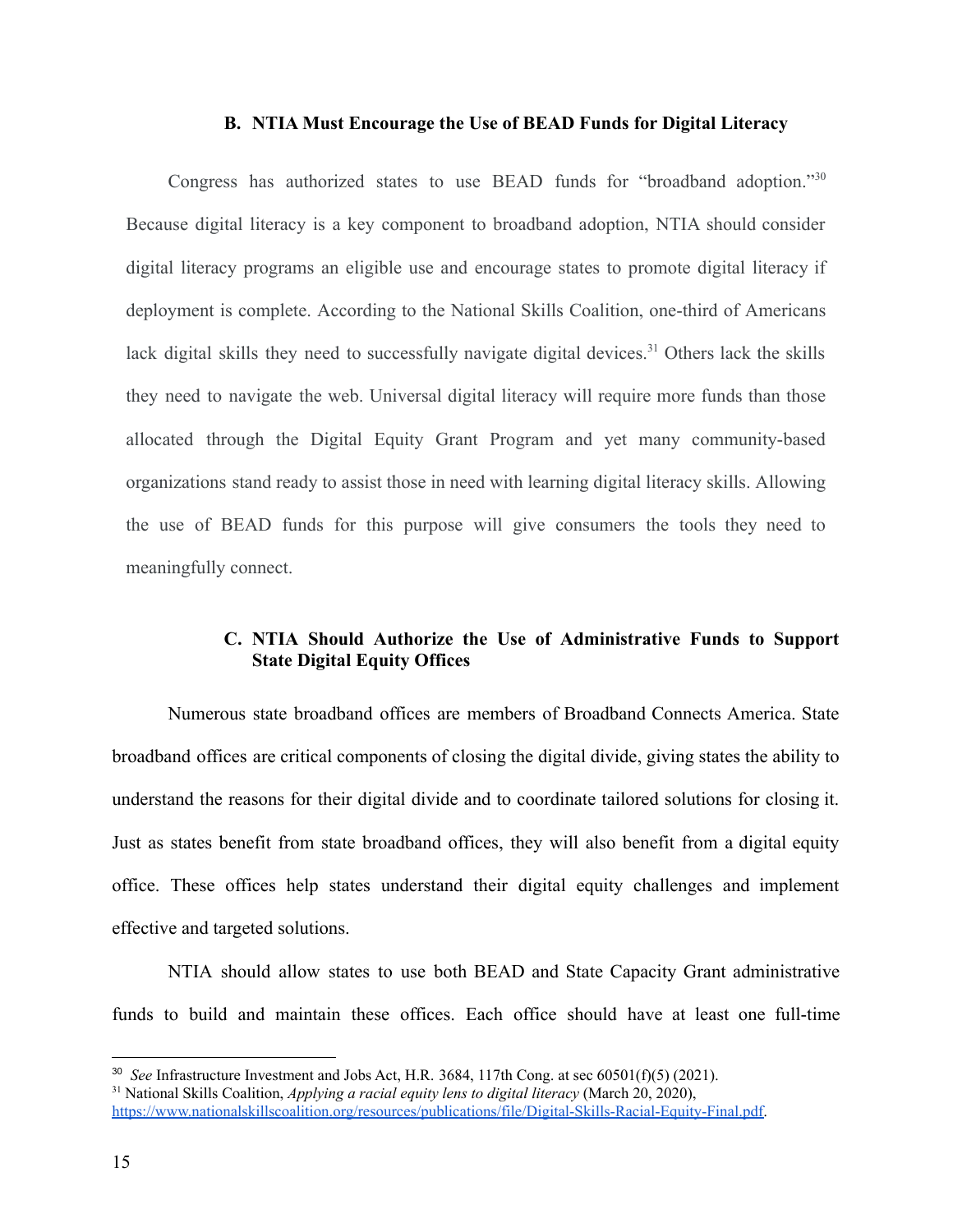employee – and more if necessary based on the states' needs. Where possible, NTIA should encourage states to place their digital equity offices within their state broadband offices, to enable better coordination regarding all facets of closing the digital divide.

#### <span id="page-17-0"></span>**VII. CONCLUSION**

The successful implementation of the new IIJA programs is reliant on broad coordination and establishing funding priorities that result in the development of high quality, affordable, and open networks. Closing the digital divide will require NTIA to foster new and unique partnerships with community and Tribal partners nationwide. Giving the most disconnected stakeholders a prominent voice in how these new programs are developed ensures these unprecedented opportunities meet the goals of the IIJA. Coordination also entails alignment with state and federal partners to create cohesion between programs; especially with the FCC's efforts to make broadband affordable through the ACP.

This coordination and planning must target the ultimate goal of broadband deployment projects that create high quality, affordable, and open networks that meet the needs of every consumer. This requires prioritizing scalable, future-proof networks with broadband speeds of 100/100 Mbps; open access networks; projects developed by municipalities and cooperatives; and networks committed to net neutrality principles. Additionally, funding must be directed towards digital equity and inclusion to ensure that the newly connected have access to devices and the digital literacy skills they need to fully utilize an Internet connection. Without these essential tools, an Internet connection is little more than a wire into someone's home. The NTIA stands at a turning point for helping close the digital divide. The agency must be open to exploring new ideas and solutions, or it runs the risk of failing to meet the IIJAs stated connectivity goals.